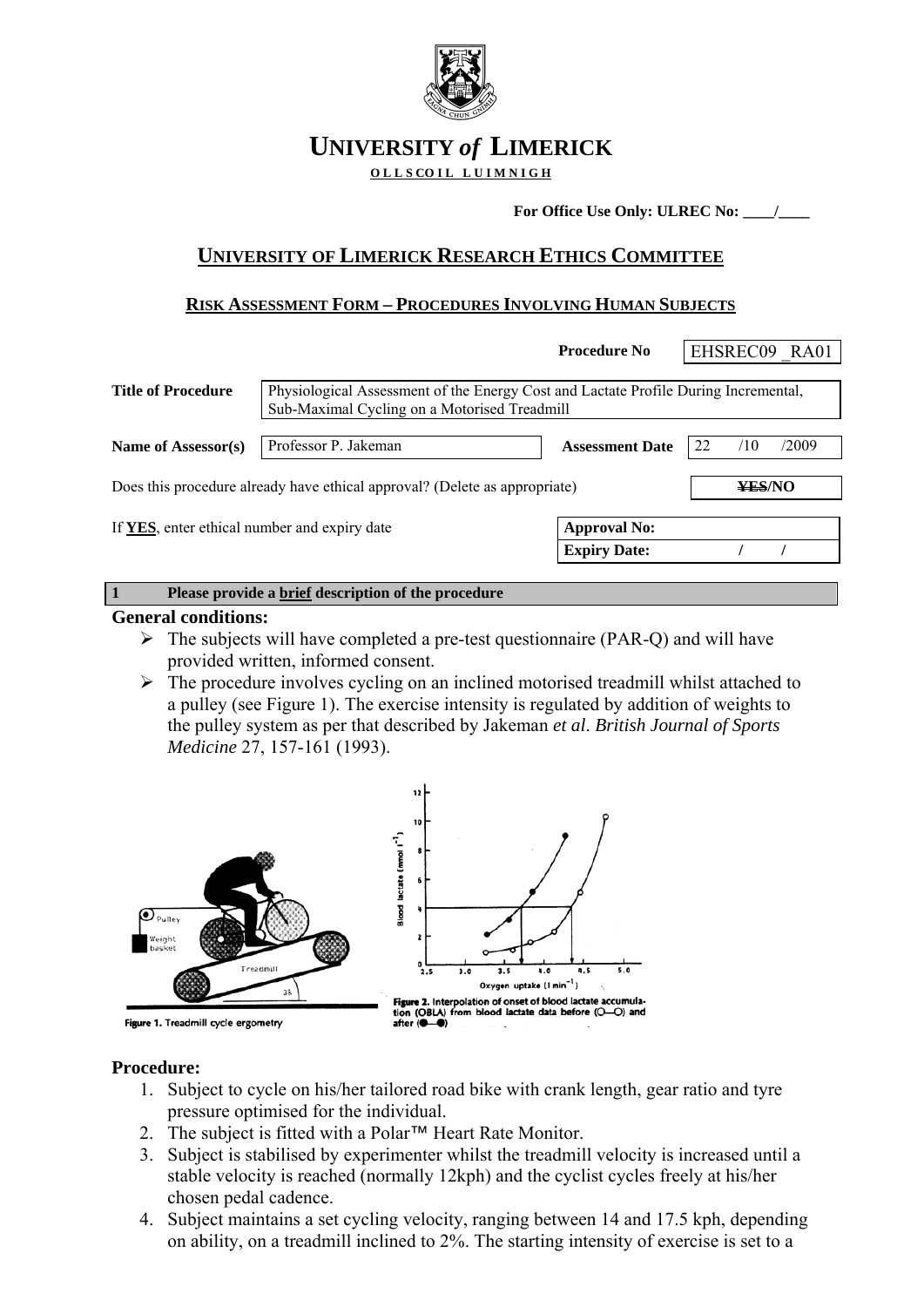heart rate equivalent to between 50 and 55% of maximal oxygen uptake calculated using the Karvonen Formula\*.

- 5. Intensity of exercise is incrementally increased by addition of known mass (range 0.5 to 3kg) to the pulley. Exercise intensity is linearly related to pulley mass (Jakeman *et al* , 1993).
- 6. The energy cost of cycling for each incremental increase in exercise intensity is measured by indirect calorimetry using an off-line Douglas Bag technique or on-line Metabolic Cart (SS009) during the last minute of each stage of the test.
- 7. A capillary sample of blood is taken (SS024) during the last 15s seconds of each stage of the test to determine the blood lactic acid concentration using a dry (Lactate Pro™) or wet (Analox GM7) lactate analyser (Figure 2).
- 8. The test is terminated when the blood lactic acid concentration exceeds 4mmol/l.
- 9. The test may be terminated an earlier stage should the subject show undue signs of stress or exceed a heart rate >=90% of maximal oxygen uptake as predicted from the Karvonen Formula.
- \* Karvonen Formula : Target  $HR = RHR + %VO<sub>2</sub>max(MHR-RHR)$ Where: RHR = Resting Heart Rate, MHR= Max Heart Rate – if known or 220-Age if predicted and  $\%$ VO<sub>2</sub>max = required intensity expressed as a fraction of the maximal oxygen uptake

#### **2 Location in which the procedure may take place**



#### **3 Eligibility of subject(s) to be used**



√ UL staff, students or campus personnel recruited for projects granted PESSREG approval



#### **4 Potential risks. To be explained before obtaining consent**

 $\sqrt{\phantom{a}}$  None, or minimal discomfort only

If the risks are other than trivial please provide a brief description.

#### **5 Action to be taken in the event of an foreseeable emergency**

Please provide a clear statement of appropriate action including contact names and telephone numbers.

- 1. Stop the procedure. Position the subject to prevent self-injury.
- 2. Raise the subject's lower limbs to improve blood flow and counteract the vasovagal influence. Should the subject fail to respond **summon help immediately**.
- 3. Check vital signs airways, breathing and circulation (ABC)
- 4. If required attempt CPR
- 5. Contact telephone numbers:
	- a. During normal working hours 9am-5pm, use lab phone to contact the Student Health Centre on **2534**
	- b. Outside of normal working hours, or if the Student Health Centre number is engaged/busy, use the laboratory phone to dial **3333** for UL security personnel who will then contact the ambulance service.
	- When contacting the above clearly state:
		- **Location** : Project Laboratory (PG052), Sports Building. Phone number Extn. **2856 Incident**: Subject collapse during treadmill exercise.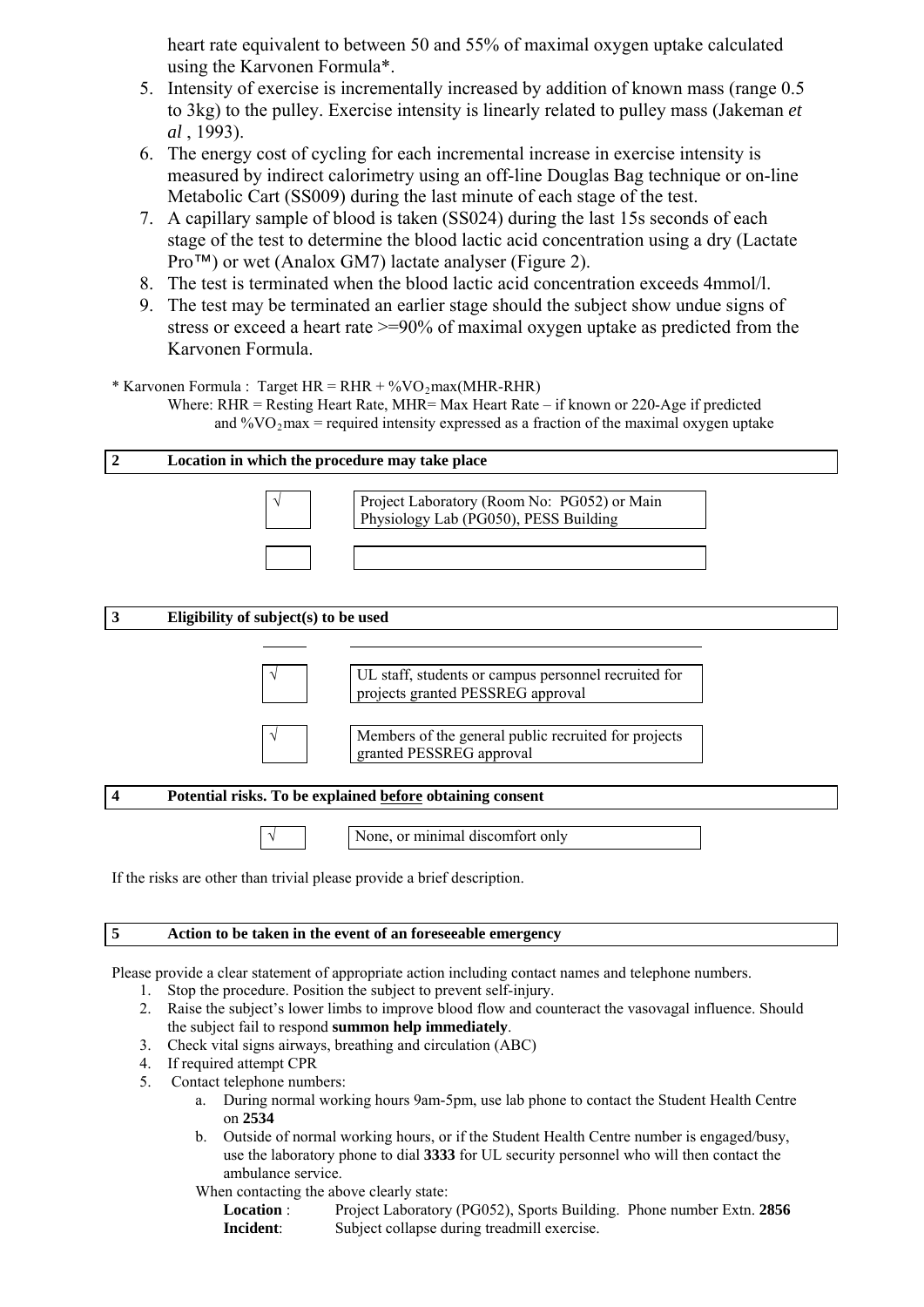

√ Faculty staff, post-graduate or undergraduate researcher trained to level of supervision required by principal researcher of PESSREG approved study.

#### **7 Other documentation required for this assessment ?**